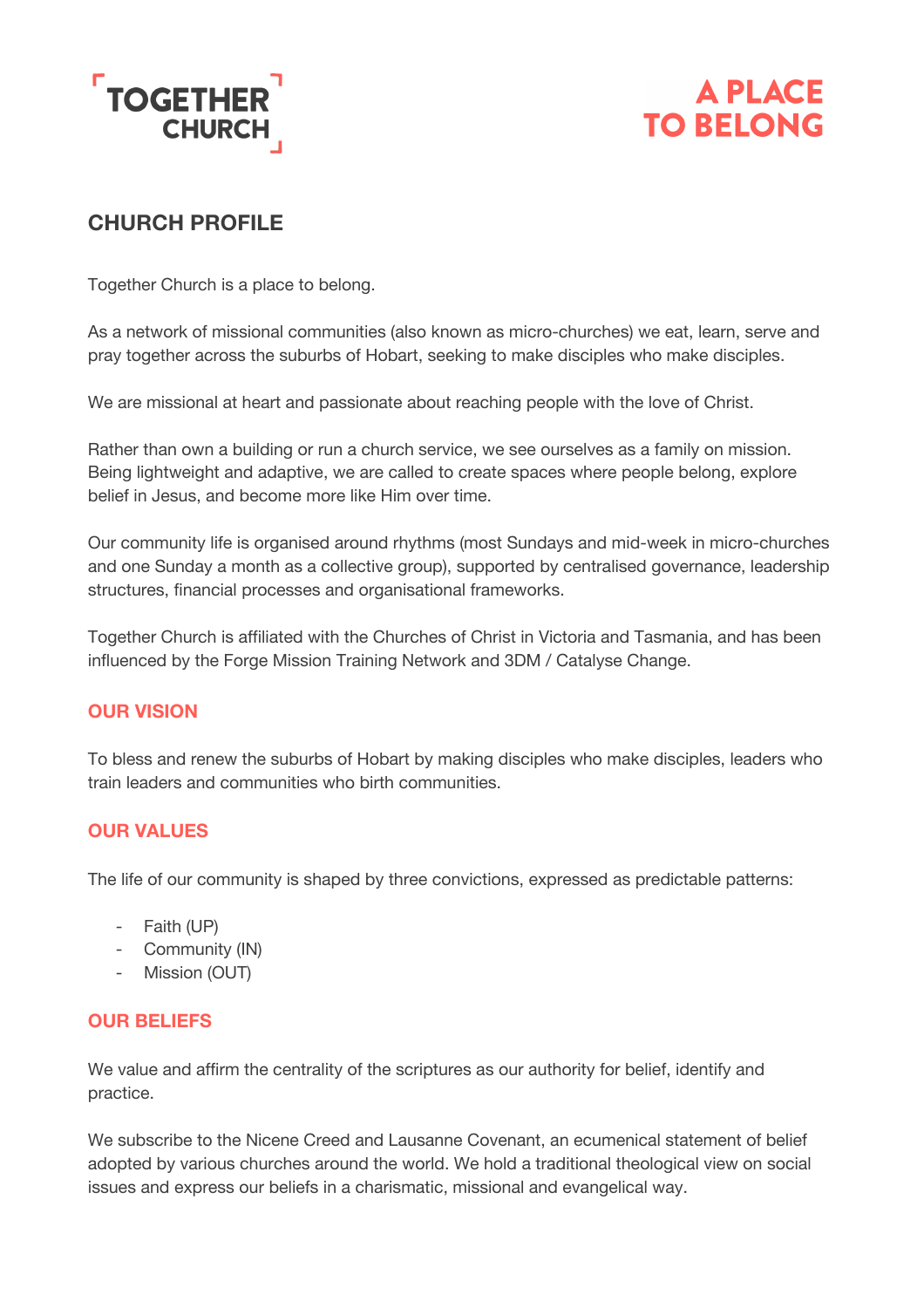

### **OUR HISTORY / DNA**

Together Church was planted / re-birthed as a church community in March 2019 with a vision to reach people who do not yet know Jesus.

Prior to this, the group had operated as a missional organisation called Third Place Communities (established in September 2001). This group met in Third Places, which are social spaces like cafes, pubs and parks, with many iterations over a decade. Our church culture of hospitality, authentic relationship, and incarnational mission formed during this time.

Following a discernment process, Together Church was re-planted as a church community in March 2019, with a fortnightly church service led by minister Daniel Sih. The service grew numerically in the first year, but struggled to maintain momentum in the wake of COVID-19.

Counter-intuitively, 2020-2021 was extremely fruitful with God using Together Church to launch an online evangelism training program called Hope Groups, leading to new baptisms and church plants around the world. But we struggled to grow momentum locally. We had no stable venue for our church service. Our leaders also felt stretched leading a church service and micro-churches.

In addition, we have observed that the world has changed, bringing opportunity. Many people are seeking a simpler, more relational, spirit-filled expression of church. They desire church that is light-weight and low maintenance. Like many groups, we have found ourselves at a crossroad, and our decision to return to a house-based model is both practical and missional. Made in early 2022, this move has increased our energy and aligns better with our founding DNA.

In the words of Brian Sanders (Founder of the Underground Network): *"This vision for the church (smaller and more networked) is not born from crisis but from theological commitment, contextual analysis and apostolic hope. Yet it is very much accelerated by the dynamics of this current crisis. So to all my brothers and sisters who feel nervous about what might be coming next, maybe you could take some comfort from those of us who see the church not just surviving but shining, not just reluctantly adjusting but prophetically re-forming in the days to come."*

In this 'new' world, we believe that Together Church is uniquely placed to grow and lead the way, because as a group of missionaries who love Jesus, we have more than two decades of experience leading micro-churches. For us 'new' is 'old' and we have something to contribute.

As such, we are seeking a Ministry Team Leader who is passionate about multiplying a network of small churches – to develop leaders, launch new missional communities, encourage volunteers, provide pastoral care, teach and provide oversight within our large and small Sunday gatherings.

Might God be calling you to lead a network of micro-churches, working alongside us to transform the suburbs of Hobart with the love of Christ? If so, please contact us for a conversation.